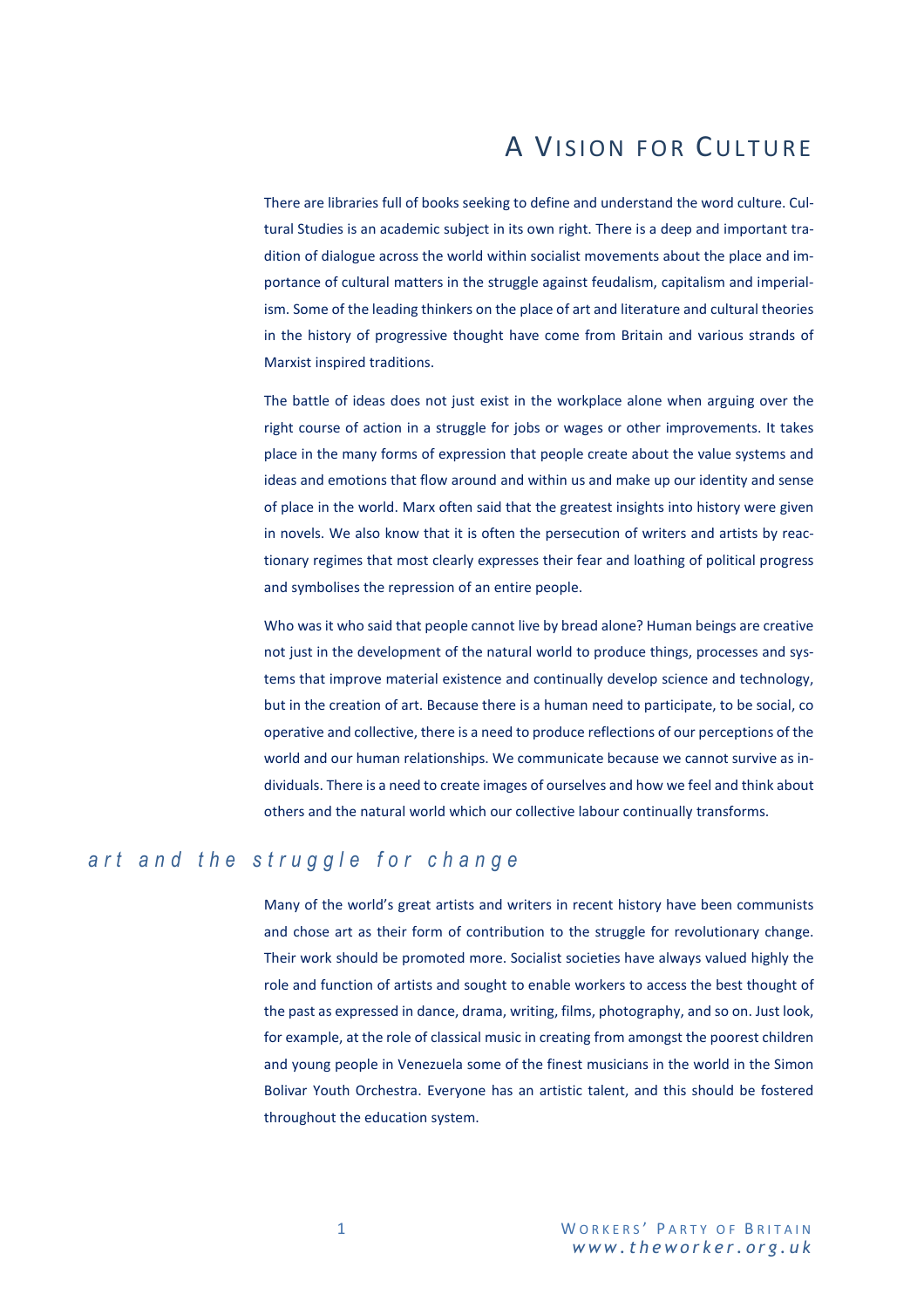Key moments in history, whether the stirrings of the first democracy in Athens, the first bourgeois revolution in England, or the pain of imperialist wars have been communicated to later generations through plays, arts and poetry. It is the sculpture and created artefacts of ancient Egypt that give us an insight into their entire civilisation and systems of belief.

So a vision for culture in Britain, which has a deep cultural tradition, large cultural industries and dozens of visions both specific to sectors and to broad organisations, cannot be a simple short statement. The vision of a more creative future with more participation in the arts and the release of the creative powers of people are linked to the economic transformation which as socialists we seek and the consequent end of the drudgery of exploited work and the alienation of workers from the wider human society.

Enjoyment of the arts under capitalism has always competed with the more profitable and superficial entertainments and distraction markets. In recent years huge profits have been made from computer gaming. The Nintendo Wii sold 14.2 million units in Europe in 2008, a record-breaking year for the UK for games industry generally with the market worth over £4 billion. Since then computer gaming has developed hugely, making it a multi-billion industry with the potential to "enslave" may young people.

Rich benefactors also make a ridiculous commodity market out of a select handful of painters and sculptors, or a world market out of certain musicians and singers. This skews the purpose of producing artistic expression to the fortune-making of an artificial art market. This kind of market has also perpetuated the idea of artists as aloof geniuses whose insights are beyond the reach of the 'common people.' Artistic production gets put on a pedestal as though it is the product of a magically gifted few.

An inverted snobbery has developed as a result. There is, it would appear, elitist 'high art' for a certain well-heeled section of society, or university people, and pulp fiction and soaps allegedly for the less enlightened masses. This is a prejudice and division that socialist society breaks down. It is also based on the illusion that only a few create and the rest consume. We will seek to engage people more broadly in the creation and enjoyment of cultural activities.

There will be an increased role for cultural production and the need for greater public and state subsidy. Currently the creative industries in Britain are funded by three precarious sources; the market, the state and gambling money through the lottery. A new mainstream public funding approach will have to be adopted and greater accessthrough public provision will have to be created more evenly throughout the country. The country as a whole, not one or two cities, should be the capital of culture.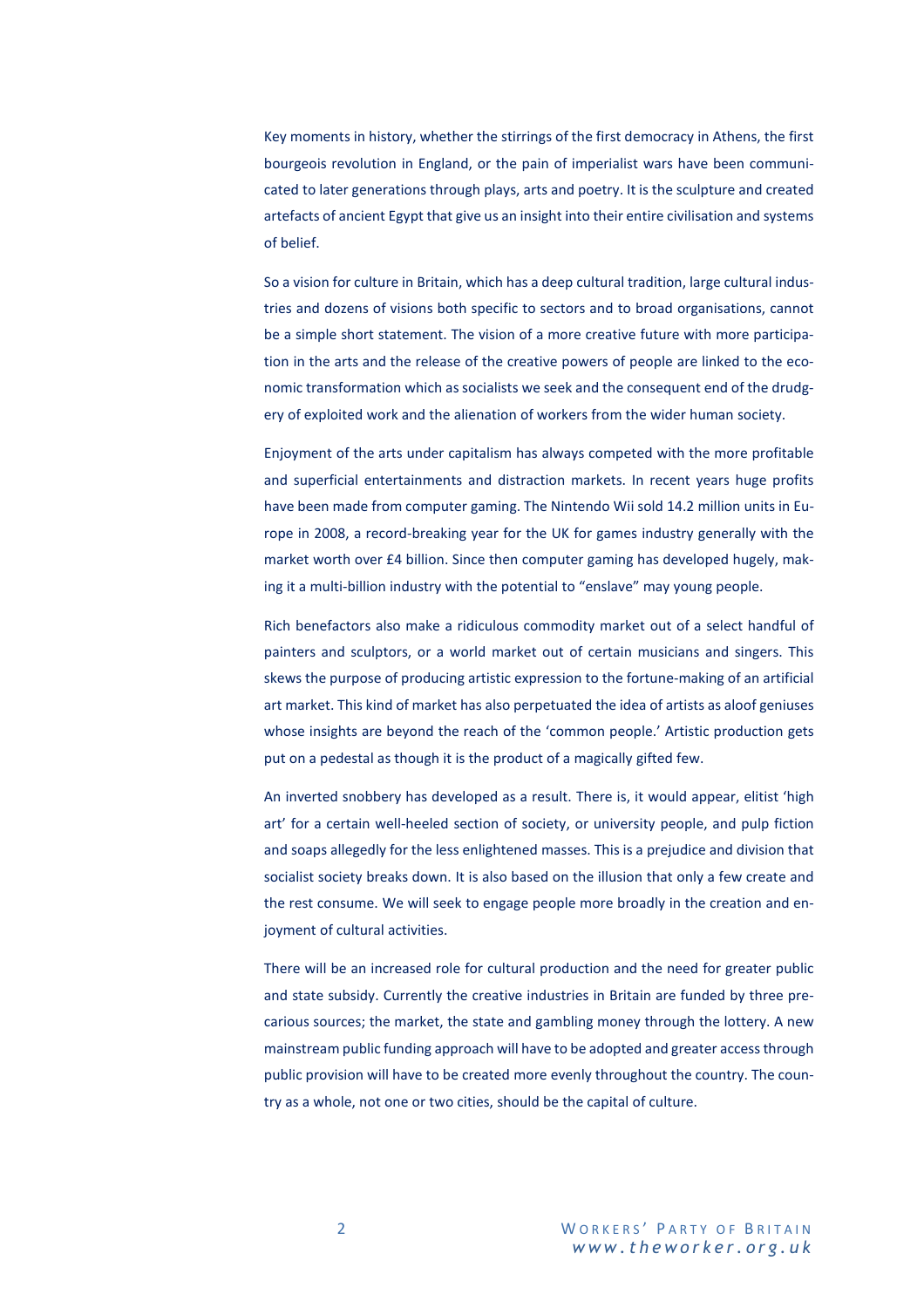## *our c u l t u r a l i n d u s t r y*

There are over a million workers involved in the cultural industries. Almost half of these fall within three classifications: writers and journalists; commercial artists and graphic designers; and finally entertainers, stage managers, producers and directors. A quarter of the workforce is concentrated in London. This workforce is highly qualified with about a half having an NVQ level 4 equivalent qualification compared with about a quarter in the general labour market.

The low wages and poor conditions of this workforce reflect the precarious funding and the lack of state commitment to the sector. Around 40% of those working in cultural production are self-employed. This compares with only 12% of workers in the general economy.

However, cultural industries make an effective contribution to wealth creation, invisible exports and employment. In 1998, when the British government took a renewed interest in the sector, they estimated that the creative industries generated £60 billion in revenues and an estimated £7.5 billion exports per year and accounted for over 1.4 million jobs. By 2001 the revenues generated by UK creative industries had grown to around £112.5 billion and the exports contributed some £10.3 billion to the balance of trade. Creative industries now account for over 5% of the Gross Domestic Product. They grew by 8.9% in 2014, double the UK economy as a whole; generating £10 million per hour. It has been the fastest growing sector of the economy.

The recent interest in this sector has of course led to its further commercialisation. Never mind the quality, feel the width. The neoliberal agenda also introduced unnecessary and higher charges to public places of the enjoyment of culture such as galleries and theatres. Regional theatres with active community outreach programmes withdrew to promote less thought provoking, more 'bums on seats' type productions for paying 'customers'.

## *a r t a n d c u l t u r e a s w e a p o n s o f e m a n c i p a t i o n*

The challenge that progressive art and cultural activities pose to the inhuman system of profit making and to despots and reactionary modes of thought has always been a powerful weapon in the struggle for emancipation and socialism. Enjoyment of this challenge and promotion of it must be at the heart of a new cultural policy. Art is not the ornament of the rich. It is the creation of a people in the struggle for change and understanding. Being able to discuss the meaning of dance or sculpture and how we feel about a piece of music is an opportunity to consider ourselves and our hopes and fears for others. It is a skill that cements collectivity and should be learned from an early age.